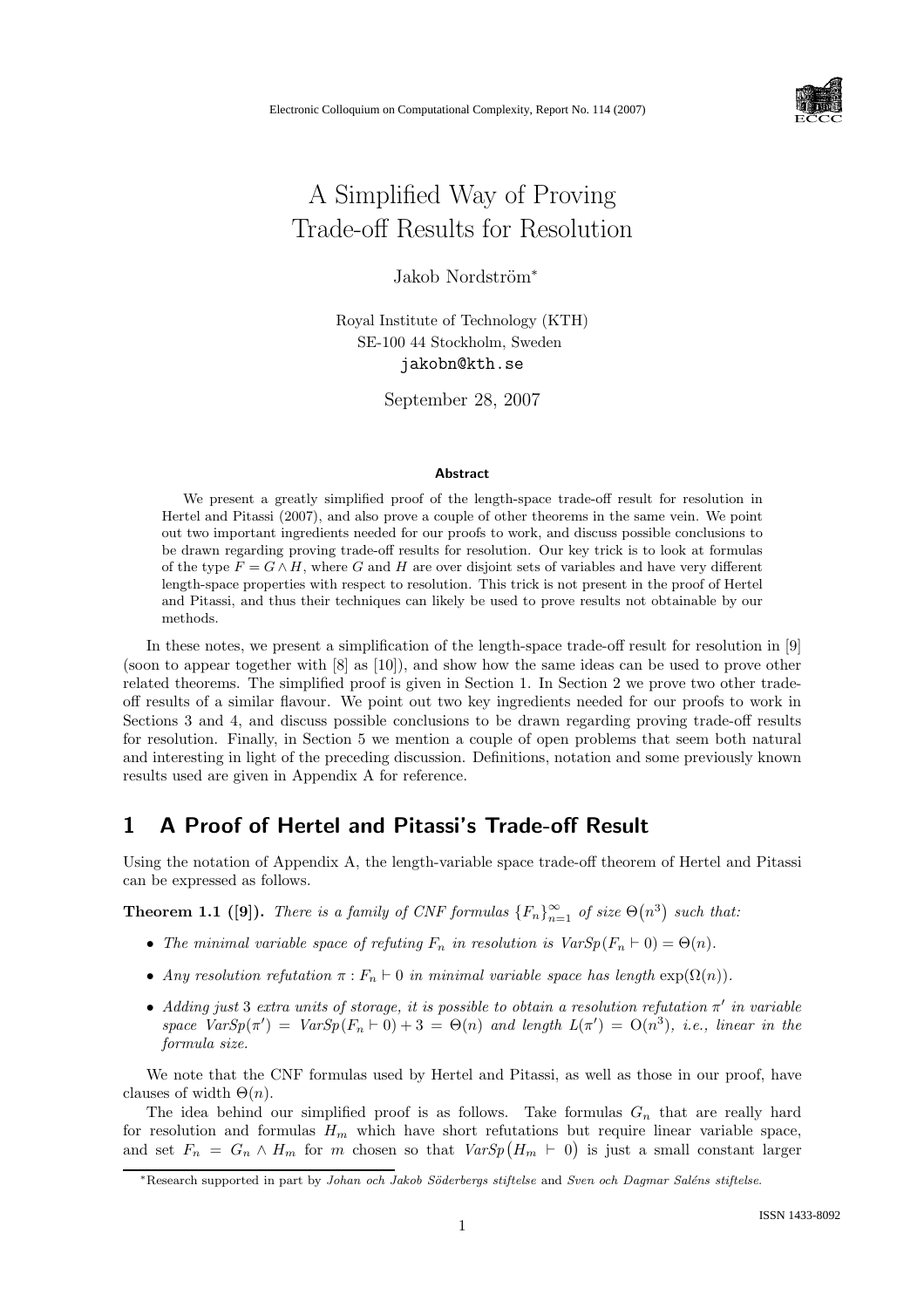than  $VarSp(G_n \vdash 0)$ . Then refutations in minimal variable space will have to take care of  $G_n$ , which requires exponential length, but adding one or two literals to the memory we can attack  $H_m$  instead in linear length. We write down the formal details for completeness.

*Proof of Theorem 1.1.* Let  $G_n$  be CNF formulas as in Theorem A.2 having size  $\Theta(n)$ , refutation length  $L(G_n \vdash 0) = \exp(\Omega(n))$  and refutation clause space  $Sp(G_n \vdash 0) = \Theta(n)$ . Let us define  $g(n) = VarSp(G_n \vdash 0)$  to be the refutation variable space. We know that  $\Omega(n) = g(n) = O(n^2)$ . Let  $H_m$  be the formulas

$$
H_m = y_1 \wedge \ldots \wedge y_m \wedge (\overline{y}_1 \vee \ldots \vee \overline{y}_m) . \tag{1}
$$

It is not hard to see that there are resolution refutations  $\pi : H_m \vdash 0$  in length  $L(\pi) = 2m + 1$  and variable space  $VarSp(\pi) = 2m$ , and that  $L(H_m \vdash 0) = 2m + 1$  and  $VarSp(H_m \vdash 0) = 2m$  are also the lower bounds (all clauses must be used in any refutation, and the minimum space refutation must start by downloading the wide clause and some unit clause, and then resolve).

Now define

$$
F_n = G_n \wedge H_{\lfloor g(n)/2 \rfloor + 1} \tag{2}
$$

where  $G_n$  and  $H_{\lfloor g(n)/2\rfloor+1}$  have disjoint sets of variables. By Observation A.4, any resolution refutation of  $F_n$  refutes either  $G_n$  or  $H_{\lfloor q(n)/2\rfloor+1}$ . We have

$$
VarSp(H_{\lfloor g(n)/2\rfloor+1} \vdash 0) = 2 \cdot (\lfloor g(n)/2\rfloor+1) > g(n) = VarSp(G_n \vdash 0) ,
$$
 (3)

so a resolution refutation in minimal variable space must refute  $G_n$  in length  $exp(\Omega(n))$ . However, allowing at most two more literals in memory, the resolution refutation can disprove the formula  $H_{\lfloor g(n)/2\rfloor+1}$  instead in length linear in the (total) formula size.

Thus, we have a formula family  ${F_n}_{n=1}^{\infty}$  of size  $\Omega(n) = S(F_n) = O(n^2)$  refutable in length and variable space both linear in the formula size, but where any minimum variable space refutation must have length  $exp(\Omega(n))$ . Adjusting the indices as needed, we get a formula family with a trade-off of the form stated in Theorem 1.1 (or actually slightly stronger).  $\Box$ 

### 2 Some Other Trade-off Results for Resolution

Using a similar trick as in the previous section, we can prove the following length-clause space tradeoff.

**Theorem 2.1.** There is a family of k-CNF formulas  ${F_n}_{n=1}^{\infty}$  of size  $\Theta(n^3)$  such that:

- The minimal clause space of refuting  $F_n$  is  $Sp(F_n \vdash 0) = O(n)$ .
- Any resolution refutation  $\pi : F_n \vdash 0$  in minimal clause space must have length  $L(\pi) = \exp(\Omega(n)).$
- There are resolution refutations  $\pi': F_n \vdash 0$  in asymptotically minimal clause space  $Sp(\pi') =$  $O(Sp(F_n \vdash 0))$  and length  $L(\pi') = O(n^3)$ , i.e., linear in the formula size.

The same game can be played with refutation width as well.

**Theorem 2.2.** There is a family of k-CNF formulas  ${F_n}_{n=1}^{\infty}$  of size  $\Theta(n^3)$  such that:

- The minimal width of refuting  $F_n$  is  $W(F_n \vdash 0) = O(n)$ .
- Any resolution refutation  $\pi : F_n \vdash 0$  in minimal width must have length  $L(\pi) = \exp(\Omega(n)).$
- There are refutations  $\pi': F_n \vdash 0$  in width  $W(\pi') = O(W(F_n \vdash 0))$  and length  $L(\pi') = O(n^3)$ , i.e., linear in the formula size.

We only present the proof of Theorem 2.1. Theorem 2.2 is proved in exactly the same manner.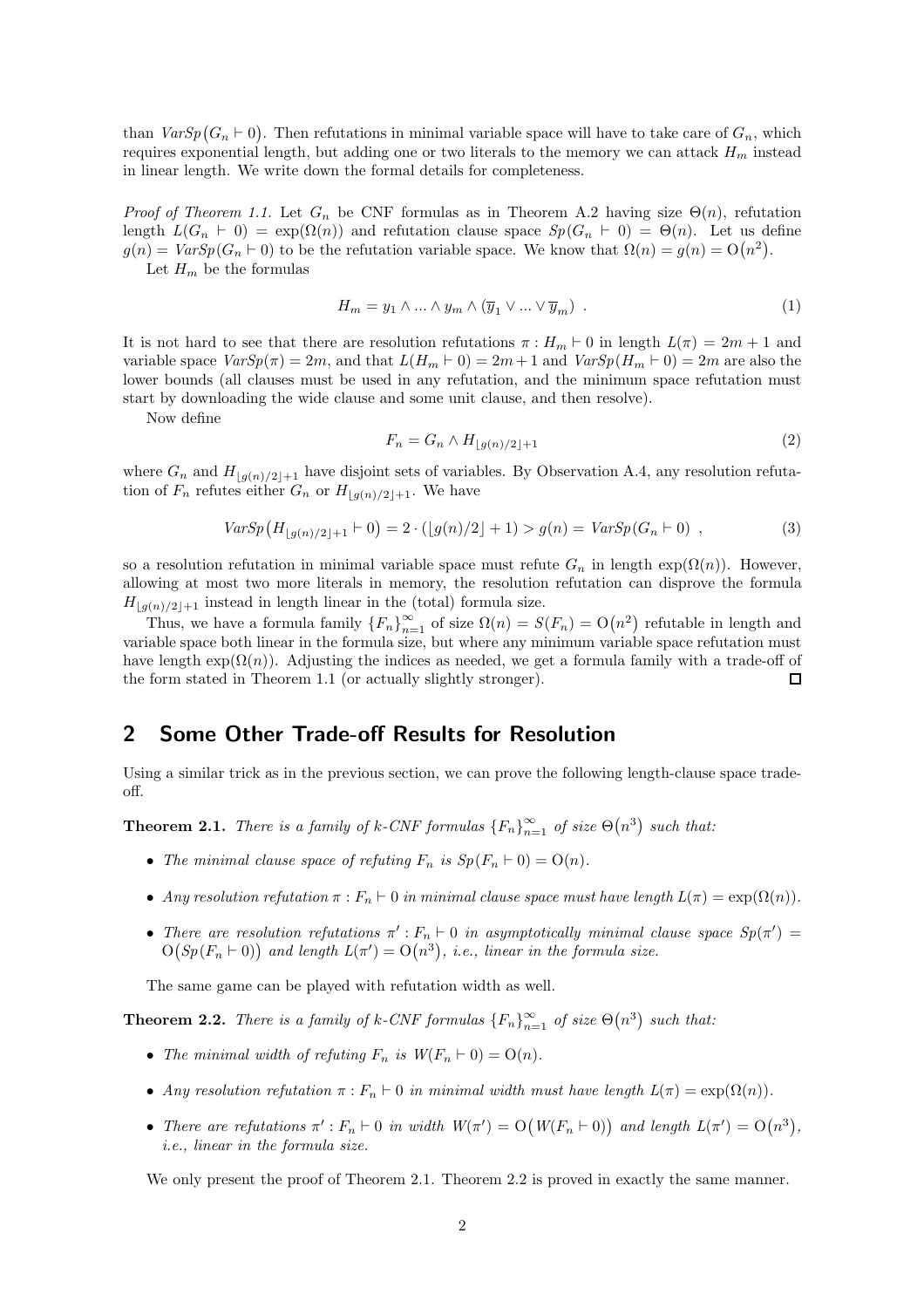Proof of Theorem 2.1. Let  $G_n$  be a 3-CNF formula family as in Theorem A.2 having size  $\Theta(n)$ , refutation length  $L(G_n \vdash 0) = \exp(\Theta(n))$  and refutation clause space  $Sp(G_n \vdash 0) = \Theta(n)$ . Let  $H_m$ be a 3-CNF formula family as in Theorem A.3 of size  $\Theta(m^3)$  such that  $L(H_m \vdash 0) = \Theta(m^3)$  and  $Sp(H_m \vdash 0) = \Theta(m)$ . Define

$$
g(n) = \min\{m \mid Sp(H_m \vdash 0) > Sp(G_n \vdash 0)\} .
$$
 (4)

Note that since  $Sp(H_m \vdash 0) = \Omega(m)$  and  $Sp(G_n \vdash 0) = \Omega(n)$ , we know that  $g(n) = \Omega(n)$ .

Now as before let  $F_n = G_n \wedge H_{g(n)}$ , where  $G_n$  and  $H_{g(n)}$  have disjoint sets of variables. By Observation A.4, any resolution refutation of  $F_n$  is a refutation of either  $G_n$  or  $H_{g(n)}$ . Since  $g(n)$ has been chosen so that  $Sp(H_{g(n)} \vdash 0) > Sp(G_n \vdash 0)$ , a refutation in minimal clause space has to refute  $G_n$ , which requires exponential length. However, since  $g(n) = O(n)$ , Theorem A.3 tells us that there are refutations of  $H_{g(n)}$  in length  $O(n^3)$  and clause space  $O(n)$ .  $\Box$ 

#### 3 Making the Main Trick Explicit

The proofs of the theorems in Sections 1 and 2 come very easily; in fact almost *too* easily. What is it that makes this possible? In this and the next section, we want to highlight two key ingredients in the constructions.

The common paradigm for the proofs of Theorems 1.1, 2.1 and 2.2 is as follows. We are given two complexity measures  $M_1$  and  $M_2$  that we want to trade off against one another. We do this by finding formulas  $G_n$  and  $H_m$  such that

- The formulas  $G_n$  are very hard with respect to the first resource measured by  $M_1$ , while  $M_2(G_n)$ is at most some (more or less trivial) upper bound,
- The formulas  $H_m$  are very easy with respect to  $M_1$ , but there is some nontrivial lower bound on the usage  $M_2(H_m)$  of the second resource,
- The index  $m = m(n)$  is chosen so as to minimize  $M_2(H_{m(n)}) M_2(G_n) > 0$ , i.e., so that  $H_{m(n)}$ requires just a little bit more of the second resource than  $G_n$ .

Then for  $F_n = G_n \wedge H_{m(n)}$ , if we demand that a resolution refutation  $\pi$  must use the minimal amount of the second resource, it will have to use a large amount of the first resource. However, relaxing the requirement on the second resource by the very small expression  $M_2(H_{m(n)}) - M_2(G_n)$ , we can get a refutation  $\pi'$  using small amounts of both resources.

Clearly, the formula families  ${F_n}_{n=1}^{\infty}$  that we get in this way are "redundant" in the sense that each formula  $F_n$  is the conjunction of two formulas  $G_n$  and  $H_m$  which are themselves already unsatisfiable.

Formally, we say that a formula  $F$  is minimally unsatisfiable if  $F$  is unsatisfiable, but removing any clause  $C \in F$ , the remaining subformula  $F \setminus \{C\}$  is satisfiable. We note that if we would add the requirement in Sections 1 and 2 that the formulas under consideration should be minimally unsatisfiable, the proof idea outlined above fails completely. In contrast, the result in [9] seems to be independent of any such conditions. What conclusions can be drawn from this?

On the one hand, trade-off results for minimally unsatisfiable formulas seem more interesting, since they tell us something about a property that some natural formula family has, rather than about some funny phenomena arising because we glue together two totally unrelated formulas.

On the other hand, one could argue that the main motivation for studying space is the connection to memory requirements for proof search algorithms, for instance algorithms using clause learning. And for such algorithms, a minimality condition might appear somewhat arbitrary. There are no guarantees that "real-life" formulas will be minimally unsatisfiable, and most probably there is no efficient way of testing this condition.<sup>1</sup> So in practice, trade-off results for non-minimal formulas might be just as interesting.

<sup>&</sup>lt;sup>1</sup>The problem of deciding minimal unsatisfiability is NP-hard but not known to be in NP. Formally, a language L is in the complexity class DP if and only if there are two languages  $L_1 \in \mathsf{NP}$  and  $L_2 \in \mathsf{co}\text{-}\mathsf{NP}$  such that  $L = L_1 \cap L_2$  [12]. MINIMAL UNSATISFIABILITY is DP-complete [13], and it seems to be commonly believed that DP  $\nsubseteq$  NP ∪ co-NP.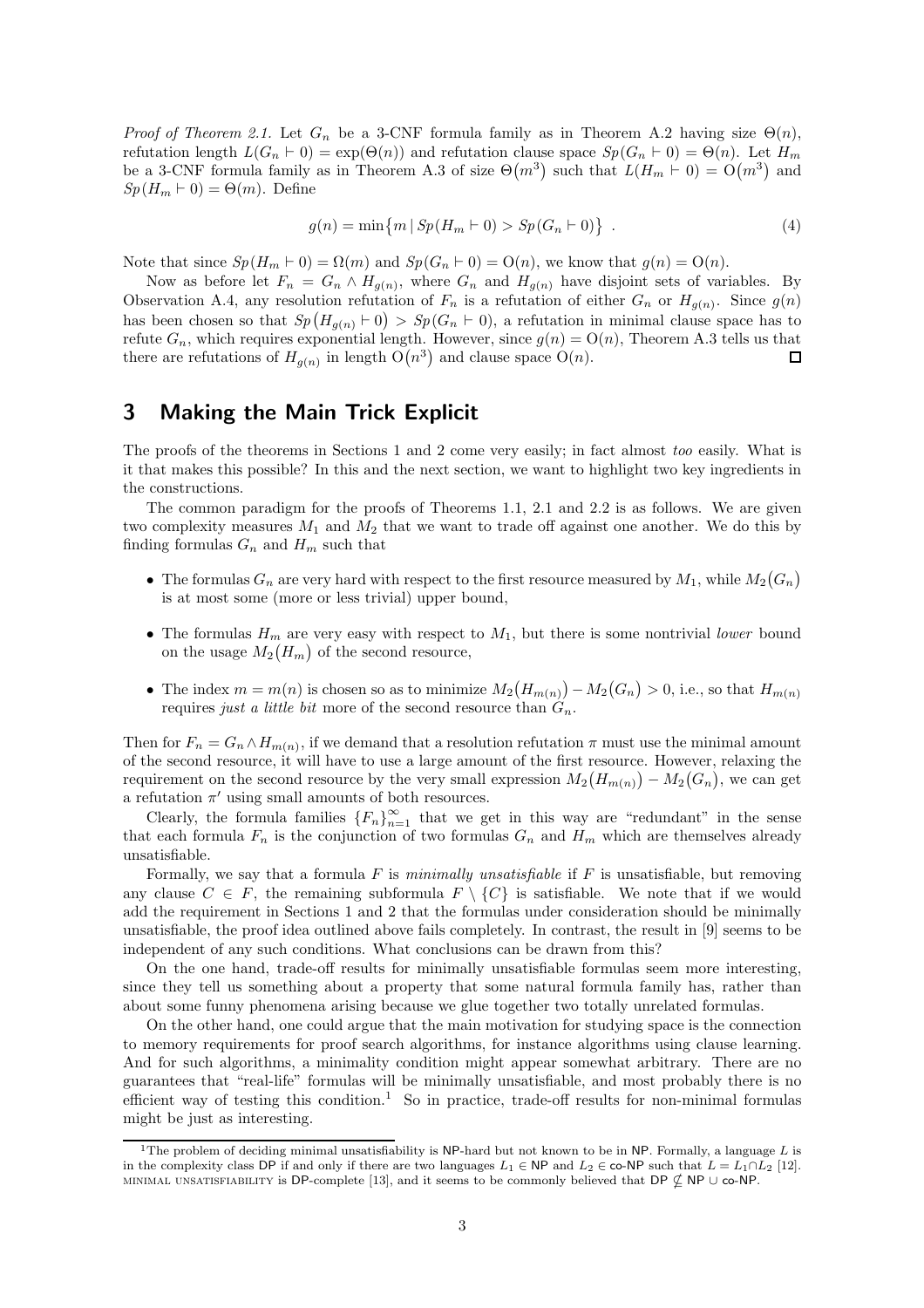#### 4 An Auxiliary Trick for Variable Space

A second important reason why our proof of Theorem 1.1 gives sharp results is that we are allowed to use CNF formulas of growing width. It is precisely because of this that we can easily construct the needed formulas  $H_m$  that are hard with respect to variable space but easy with respect to length. If we would have to restrict ourselves to  $k$ -CNF formulas for  $k$  fixed, it becomes much more difficult to find such examples. Although the formulas in Theorem A.3 could be plugged in to give a slightly weaker trade-off, we are not aware of any family of k-CNF formulas that can provably give the very sharp result in Theorem 1.1. (Note, however, that the formula families used in the proofs of Theorems 2.1 and  $2.2$  consist of  $k$ -CNF formulas).

This is not the only example of a space measure behaving badly for formulas of growing width. Another example of this is the relationship between clause space and width. When clause space began to be studied in the late 1990s, it was soon noted in several papers (for instance [1, 4, 15]) that the lower bounds on refutation width and refutation space for different formula families coincided. In [2], it was shown that this was not a coincidence, but that the minimal refutation clause space upper-bounds the minimal refutation width by

$$
Sp(F \vdash 0) \ge W(F \vdash 0) - W(F) + 3 \tag{5}
$$

but it remained open whether space and width could be separated or the two measures were asymptotically the same. In [11], we proved that the inequality is asymptotically strict in the sense that there are k-CNF formula families  $F_n$  with  $W(F_n \vdash 0) = O(1)$  but  $Sp(F_n \vdash 0) = \Theta(\log n)$ .

However, if we are allowed to consider formulas of growing width, the fact that the inequality (5) is not tight is entirely trivial (as was remarked in [11]). Namely, let us say that a CNF formula  $F$  is k-wide if all clauses in F have size at least k. In [7], it was proved that for F a k-wide unsatisfiable CNF formula it holds that  $Sp(F \vdash 0) \geq k+2$ . So in order to get a formula family  $F_n$  such that  $W(F_n \vdash 0) - W(F_n) = O(1)$  but  $Sp(F_n \vdash 0) = \omega(1)$ , just pick some suitable formulas  ${F_n}_{n=1}^{\infty}$  of growing width.

In our opinion, these phenomena are clearly artificial. Since every CNF formula can be rewritten as an equivalent  $k$ -CNF formula without increasing the size more than linearly, the right thing to do when studying space measures in resolution seems to be to require that the formulas under study should have constant width.

In the next and final section, we propose two slightly different trade-off problems, which are phrased so as to circumvent the technical problems discussed above.

#### 5 Two Open Trade-off Problems

In [5] it was shown that given a resolution refutation  $\pi$  of a k-CNF formula F in length  $L(\pi) = L$ , there exists a refutation in width  $O(\sqrt{n \log L})$ , where *n* is the number of variables in *F*. However, the refutation resulting from the proof is not the same  $\pi$ , but another refutation  $\pi'$  which is potentially exponentially longer than  $\pi$ . It would be interesting to know whether this increase in length is necessary, i.e., whether there is a length-width trade-off, or whether the exponential blow-up is just an artifact of the proof.

**Open Problem 1.** If F is a k-CNF formula over n variables refutable in length L, is it true that there is always a refutation  $\pi$  of F in width  $W(\pi) = O(\sqrt{n \log L})$  with length no more than, say,  $L(\pi) = O(L)$  or at most poly $(L)$ ? Or is there a formula family which necessarily exhibits a lengthwidth trade-off in the sense that there are short refutations and narrow refutations, but all narrow refutations have a length blow-up (polynomial or superpolynomial)?

A similar question can be posed for clause space. Given a refutation in small space, we know that there must exist a refutation in short length. This follows by applying the upper bound (5) on width in terms of clause space, and then noting that narrow proofs are trivially short (for width  $w$ ,  $(2 \cdot \text{\#variables})^w$  is an upper bound on the total number of distinct clauses). But again, the refutation we end up with is not the same as that with which we started.

For concreteness, let us fix the space to be constant. If a polynomial-size k-CNF formula has a refutation in constant clause space, then by the above reasoning it must be refutable in polynomial length. But can we get a refutation which is both short and tight simultaneously?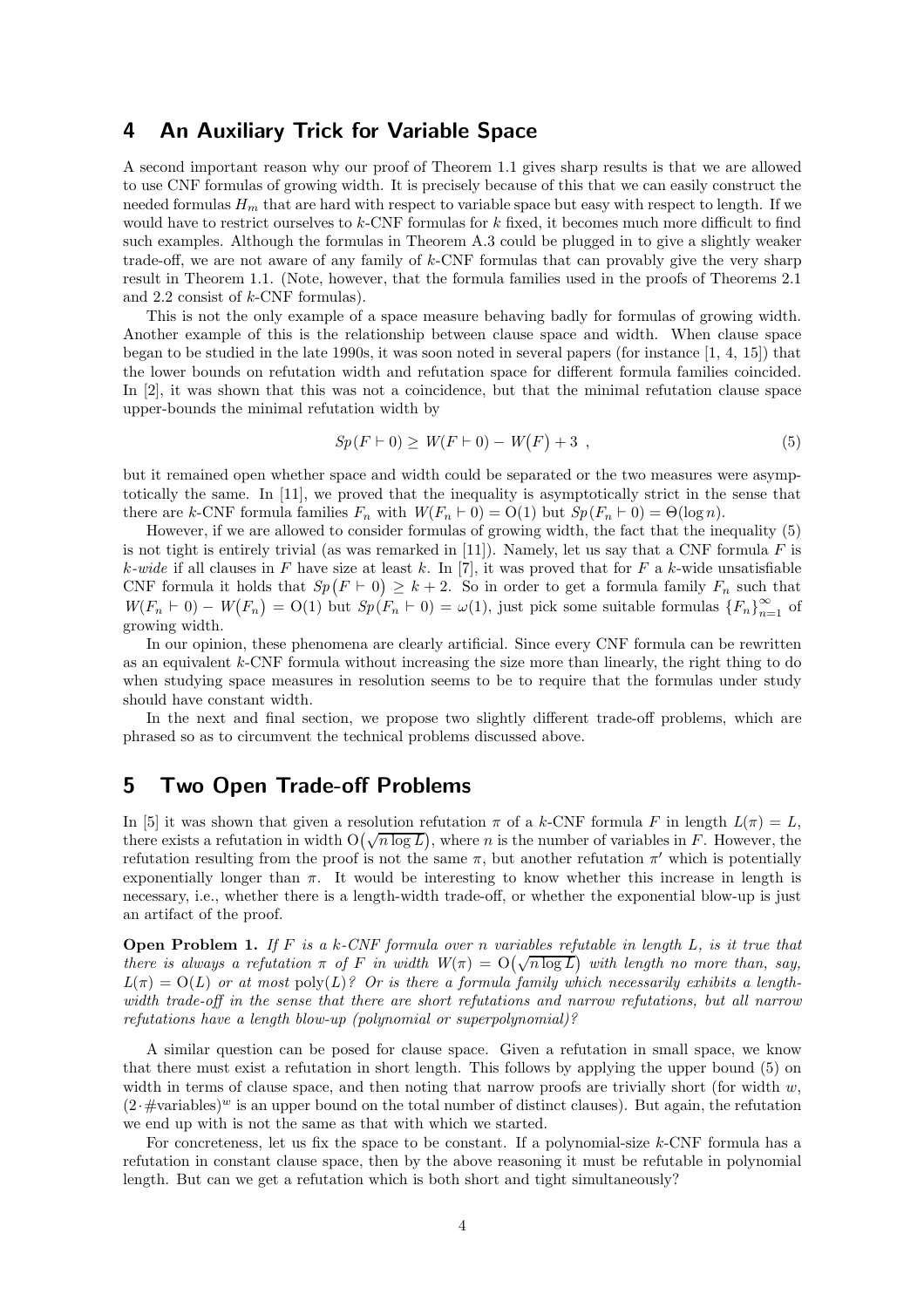**Open Problem 2.** Given a family of polynomial-size k-CNF formulas  ${F_n}_{n=1}^{\infty}$  with refutation clause space  $Sp(F_n \vdash 0) = O(1)$ , are there refutations  $\pi : F_n \vdash 0$  simultaneously in length  $L(\pi) = \text{poly}(n)$ and clause space  $Sp(\pi) = O(1)$ ?

Or can it be that restricting the space, we end up with really long refutations? It would be interesting to know what holds in this case, and how it relates to the trade-off results for variable space in [9].

#### Acknowledgements

We are most grateful to Philipp Hertel and Toniann Pitassi for patiently answering several technical questions about Theorem 1.1. Also, we want to thank Jan Krajíček, Johan Håstad, Per Austrin and Mikael Goldmann for useful discussions and insightful comments.

#### A Definitions, Notation and Some Useful Facts

A *literal* is either a propositional logic variable x or its negation  $\overline{x}$ . We define  $\overline{\overline{x}} = x$ . A *clause*  $C = a_1 \vee \ldots \vee a_k$  is a set of literals. The *width*  $W(C)$  of a clause C is the number of literals appearing in it. A clause containing at most k literals is called a k-clause. A CNF formula  $F = C_1 \wedge \ldots \wedge C_m$  is a set of clauses. A k-CNF formula is a CNF formula consisting of k-clauses. We let  $Vars(C)$  denote the set of variables in a clause  $C$ , and extend this notation to formulas by taking unions over clauses. Also, the width  $W(F)$  of a CNF formula F is the width of its largest clause.

As in [9], we use the "configuration-style" definition of resolution. We employ the standard notation  $[n] = \{1, 2, ..., n\}.$ 

**Definition A.1 (Resolution [1]).** A *clause configuration*  $\mathbb{C}$  is a set of clauses. A sequence of clause configurations  $\{\mathbb{C}_0,\ldots,\mathbb{C}_\tau\}$  is a resolution derivation from a CNF formula F if  $\mathbb{C}_0 = \emptyset$  and for all  $t \in [\tau]$ ,  $\mathbb{C}_t$  is obtained from  $\mathbb{C}_{t-1}$  by one of the following rules:

Axiom Download  $\mathbb{C}_t = \mathbb{C}_{t-1} \cup \{C\}$  for a clause  $C \in F$  (an axiom).

**Erasure**  $\mathbb{C}_t = \mathbb{C}_{t-1} \setminus \{C\}$  for some clause  $C \in \mathbb{C}_{t-1}$ .

**Inference**  $\mathbb{C}_t = \mathbb{C}_{t-1} \cup \{C \vee D\}$  for a clause  $C \vee D$  inferred by the *resolution rule* from clauses  $C \vee x, D \vee \overline{x} \in \mathbb{C}_{t-1}.$ 

A resolution derivation  $\pi : F \vdash A$  of a clause A from a CNF formula F is a derivation  $\{\mathbb{C}_0, \ldots, \mathbb{C}_\tau\}$ such that  $A \in \mathbb{C}_{\tau}$ . A resolution refutation of F is a derivation  $\pi : F \vdash 0$  of the empty clause 0 (the clause with no literals) from F.

We are interested in the following complexity measures:

- The length  $L(\pi)$  of a derivation  $\pi$  is the number of distinct clauses in  $\pi$ .
- The width  $W(\pi)$  of a derivation  $\pi$  is the number of literals in the largest clause in  $\pi$ .
- The clause space  $Sp(\pi)$  of a resolution derivation  $\pi$  is the maximal number of clauses in any clause configuration  $\mathbb{C}_t \in \pi$ .
- The variable space  $VarSp(\pi)$  of a resolution derivation  $\pi$  is the maximal number of literals, counted with repetitions, in any clause configuration  $\mathbb{C}_t \in \pi$ .

The length of refuting  $F$  is  $L(F \vdash 0) = \min_{\pi: F \vdash 0} \{L(\pi)\}\,$ , where the minimum is taken over all resolution refutations of F. The width  $W(F \vdash 0)$ , clause space  $Sp(F \vdash 0)$  and variable space  $VarSp(F \vdash 0)$  of refuting F is defined wholly analogously.

We define the size  $S(F)$  of a CNF formula F to be the numbers of literals in it, counted with repetitions.

Note that if one wanted to be really precise, the size and space measures should probably measure the number of bits needed rather than the number of literals. However, counting literals makes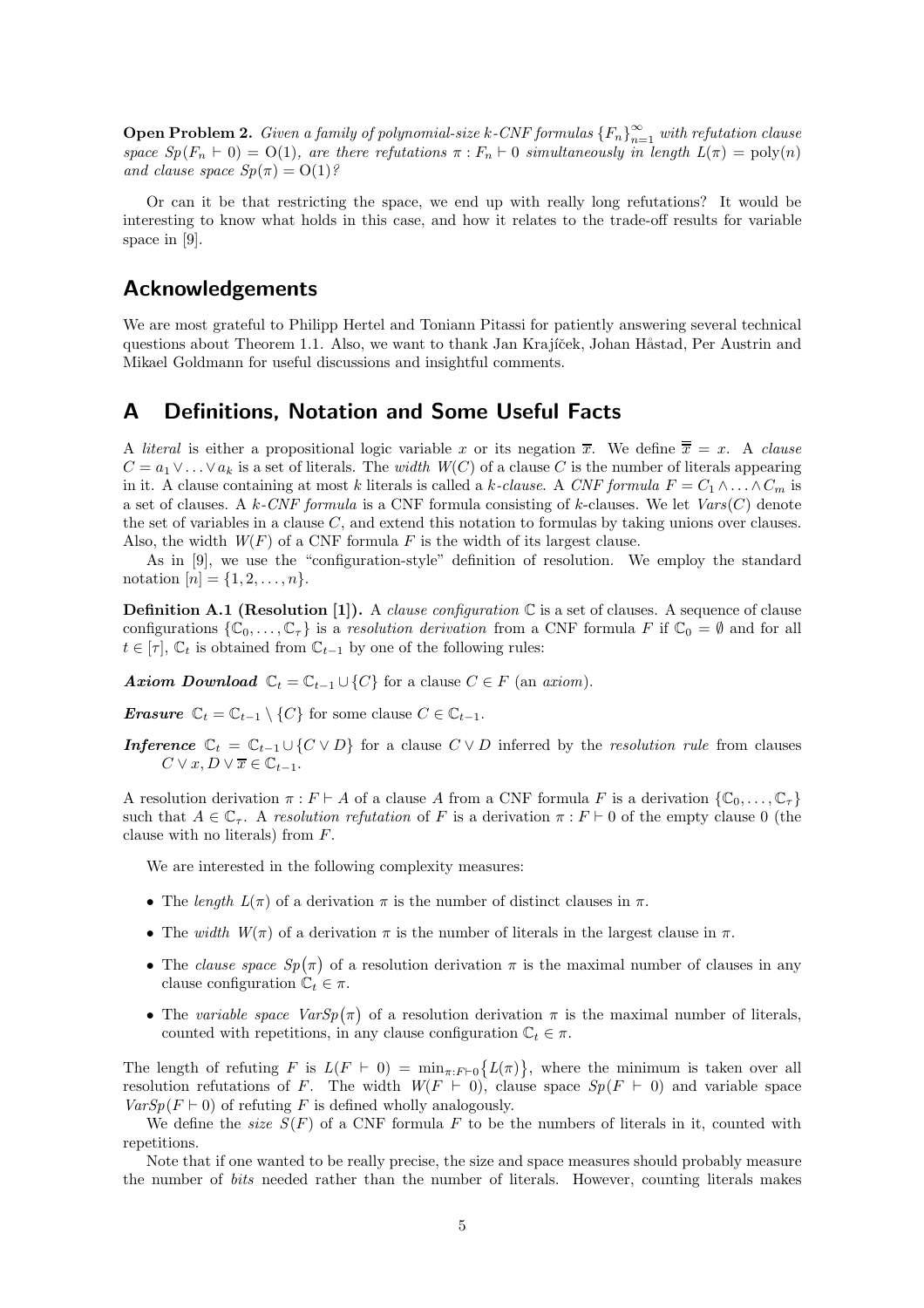matters substantially cleaner, and the difference is at most a logarithmic factor anyway. Therefore, counting literals seems to be the established way of measuring size and variable space.

It is easy to see that any CNF formula F over n variables is refutable in length  $exp(O(n))$  and width  $O(n)$ . In [7] it was proved that the clause space of refuting F is upper-bounded by the formula size. More precisely, the minimal clause space is at most the number of clauses, or the number of variables, plus a small constant, or in formal notation  $Sp(F \vdash 0) \le \min\{|F|, |Vars(F)|\} + O(1)$ .

We will need the fact that there are polynomial-size  $k$ -CNF formulas that are very hard with respect to length, width and clause space, essentially meeting the upper bounds just stated.

**Theorem A.2** ([1, 3, 4, 5, 15, 16]). There are arbitrarily large unsatisfiable 3-CNF formulas  $F_n$ with  $\Theta(n)$  clauses and  $\Theta(n)$  variables for which it holds that  $L(F_n \vdash 0) = \exp(\Theta(n))$ ,  $W(F_n \vdash 0) =$  $\Theta(n)$  and  $Sp(F_n \vdash 0) = \Theta(n)$ .

Clearly, for these formulas  $F_n$  it also holds that  $\Omega(n) = VarSp(F_n \vdash 0) = O(n^2)$ . We note in passing that the exact variable space complexity was mentioned as an open problem in [1], and to the best of our knowledge this problem is still unsolved.

We will also need that there are formulas that are easy with respect to length but moderately hard with respect to width and clause space.<sup>2</sup>

**Theorem A.3** ([1, 6, 14]). There are arbitrarily large unsatisfiable 3-CNF formulas  $F_n$  in size  $\Theta(n^3)$  with  $\Theta(n^3)$  clauses and  $\Theta(n^2)$  variables such that  $W(F_n \vdash 0) = \Theta(n)$  and  $Sp(F_n \vdash 0) = \Theta(n)$ , but there are resolution refutations  $\pi_n : F_n \vdash 0$  in length  $L(\pi_n) = O(n^3)$ , width  $W(\pi_n) = O(n)$  and clause space  $Sp(\pi_n) = O(n)$ .

Finally, we will use the following easy observation.

**Observation A.4.** Suppose that  $F = G \wedge H$  where G and H are unsatisfiable CNF formulas over disjoint sets of variables. Then any resolution refutation  $\pi : F \vdash 0$  must contain a refutation of either G or H.

*Proof.* By induction, we can never resolve a clause derived from  $G$  with a clause derived from  $H$ , since the sets of variables of the two clauses are disjoint.  $\Box$ 

#### **References**

- [1] Michael Alekhnovich, Eli Ben-Sasson, Alexander A. Razborov, and Avi Wigderson. Space complexity in propositional calculus. SIAM Journal on Computing, 31(4):1184–1211, 2002.
- [2] Albert Atserias and Victor Dalmau. A combinatorical characterization of resolution width. In Proceedings 18th IEEE Annual Conference on Computational Complexity (CCC '03), pages 239–247, July 2003.
- [3] Paul Beame, Richard Karp, Toniann Pitassi, and Michael Saks. The efficiency of resolution and Davis-Putnam procedures. SIAM Journal on Computing, 31(4):1048–1075, 2002.
- [4] Eli Ben-Sasson and Nicola Galesi. Space complexity of random formulae in resolution. Random Structures and Algorithms, 23(1):92–109, August 2003.
- [5] Eli Ben-Sasson and Avi Wigderson. Short proofs are narrow—resolution made simple. Journal of the ACM, 48(2):149–169, March 2001.
- [6] Maria Luisa Bonet and Nicola Galesi. A study of proof search algorithms for resolution and polynomial calculus. In Proceedings 40th Annual IEEE Symposium on Foundations of Computer Science (FOCS '99), pages 422–431, October 1999.
- [7] Juan Luis Esteban and Jacobo Torán. Space bounds for resolution. *Information and Computa*tion, 171(1):84–97, 2001.

<sup>2</sup>Note that [6], where an explicit resolution refutation upper-bounding the proof complexity measures is presented, does not talk about clause space, but it is straightforward to verify that the refutation there can be carried out in length  $O(n^3)$  and clause space  $O(n)$ .